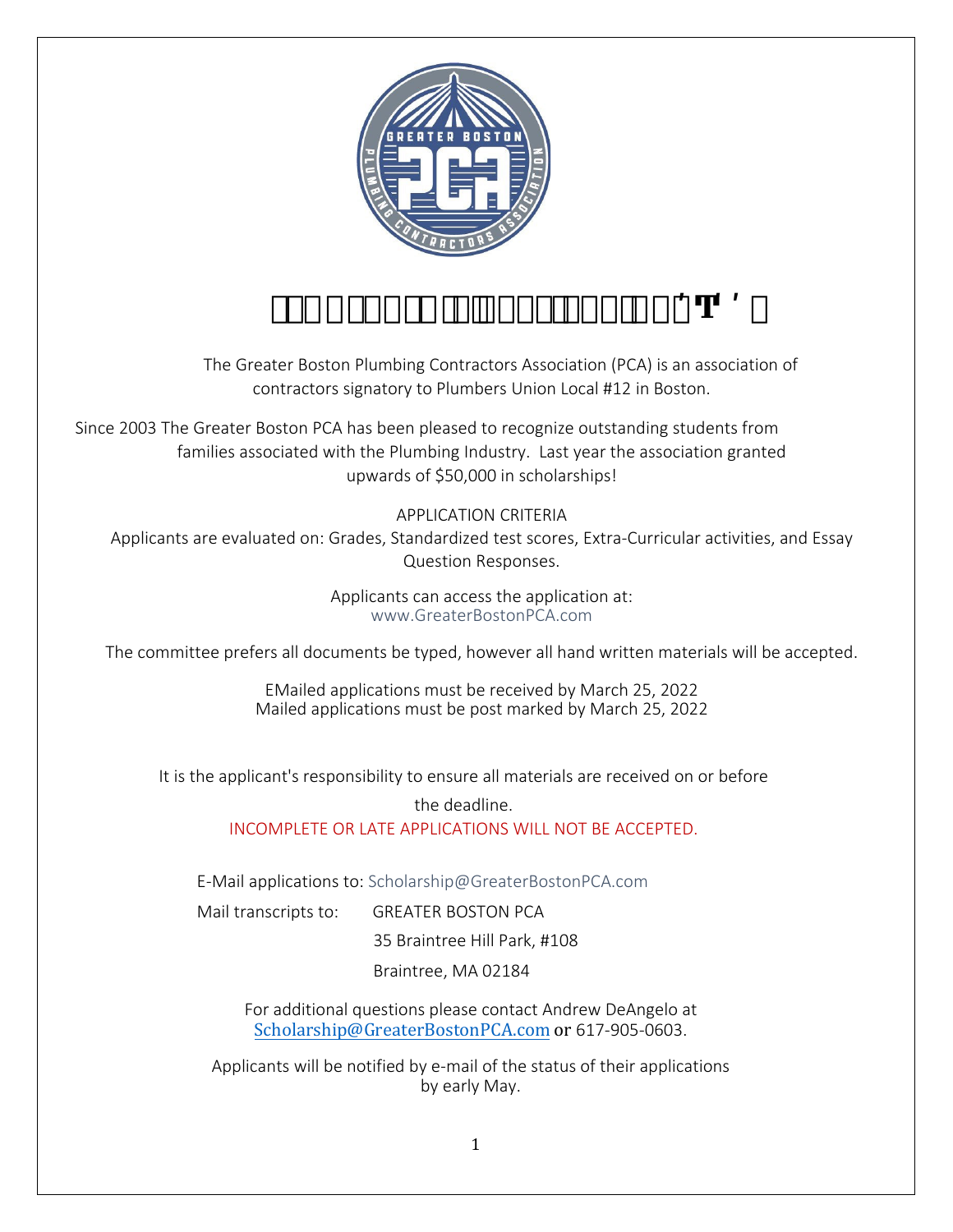## **GUIDELINES:**

 **Eligibility:** College Scholarships are available for full-time students in several categories of applicants.

- Children of Local 12 members who work for companies that are PCA member companies. (Children of members of other unions are not eligible.)

- Children of staff members of PCA member companies (administrative assistants, project managers, etc.). Staff members must have worked at their company for at least one year. Children of temporary or part-time employees may not apply.

- Family members of company owners who are signatory to Local Union #12.

- Plumbing Contractor Interns who have worked for a firm for: a) at least 1 year or b) at least 2 internship sessions. Interns must have their supervisors detail their roles and responsibilities. Interns must also submit all other information required in the application.

- Applicants are only eligible to win the scholarship award two times.

- **Accessibility:** Awards are only available through the Greater Boston PCA. There are other construction industry scholarships which require separate applications.
- **Awards:** PCA scholarships are available for full- time undergraduate study only. Award checks are made out directly to the college.
- **Application Requirements:** Applicants are responsible for submitting all required material by the postmark date including; completed four section Application Packet, transcripts, standardized test scores, application check list and signature of the company representative (The company rep is the owner, president or CEO of the company).
- **Checklist**: Send in the Checklist on Page 8 as part of your application and to ensure you have fully completed each step in the application process.
- **INCOMPLETE APPLICATIONS:** If applications, and/or any other required materials are emailed or postmarked later than March 25, 2022, your application will not be considered.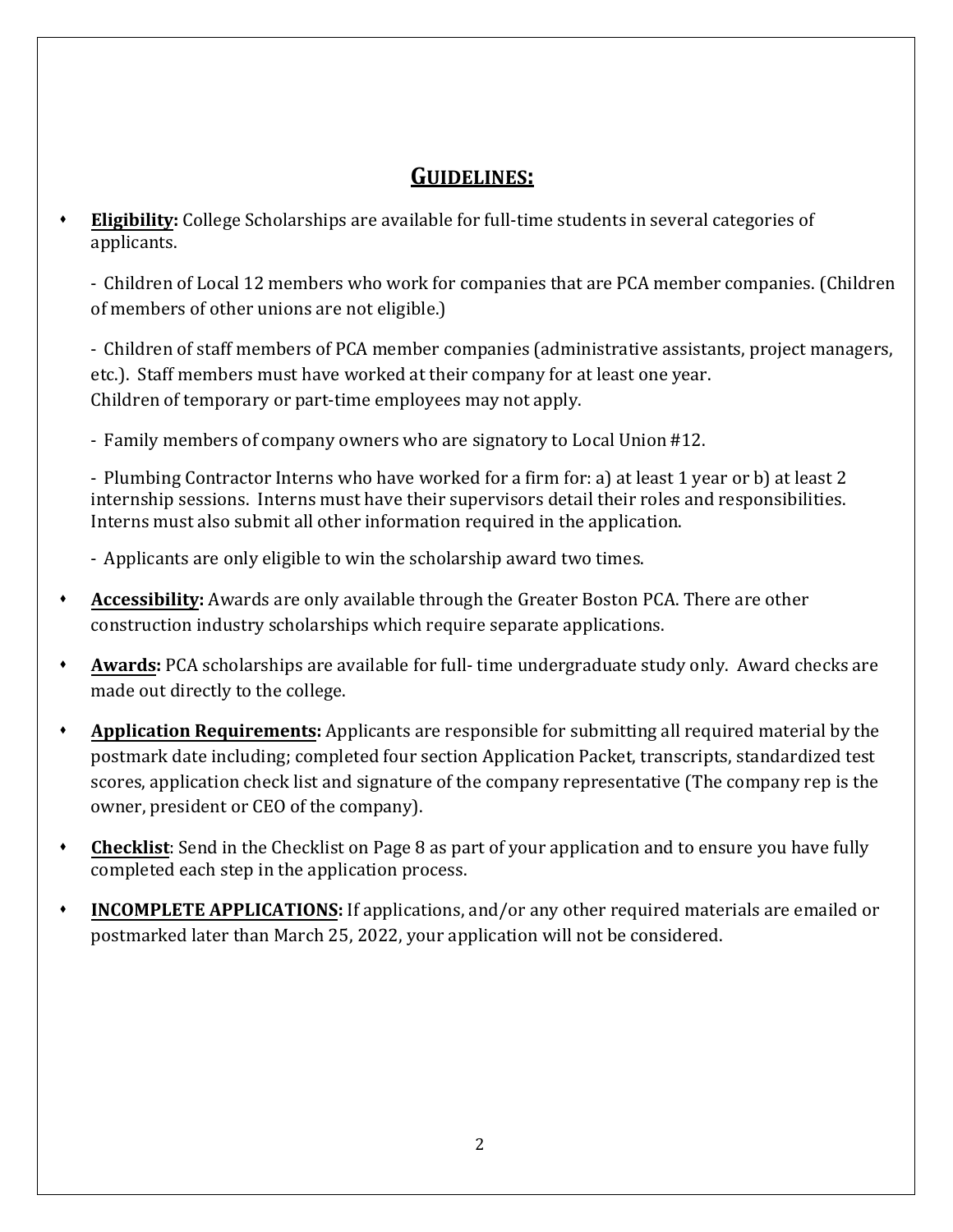## **SECTION 1. PERSONAL INFORMATION:**

| PCA Representative Member: Phone: Phone: Phone:<br>(*Name of the Owner, President or CEO of the company)                                                                                                                         |                                                                                                                                               |
|----------------------------------------------------------------------------------------------------------------------------------------------------------------------------------------------------------------------------------|-----------------------------------------------------------------------------------------------------------------------------------------------|
| PCA Representative Member Signature*<br>The Manual Contract of the Member Signature and the Manual Contract of the Member Signature and the Member Signature and the Member Signature and the Member Signature and the Member Si |                                                                                                                                               |
| If you have received a PCA Scholarship award before, please list year and amount:                                                                                                                                                |                                                                                                                                               |
|                                                                                                                                                                                                                                  | Year: $\begin{array}{c} \n\end{array}$ Amount: \$                                                                                             |
| Name of the person to whom you are related: Name: _______________________________                                                                                                                                                |                                                                                                                                               |
| What is this persons' role in the company, and what is their relationship to you?                                                                                                                                                |                                                                                                                                               |
|                                                                                                                                                                                                                                  |                                                                                                                                               |
| List other current students in your family. Include grade levels.                                                                                                                                                                |                                                                                                                                               |
|                                                                                                                                                                                                                                  |                                                                                                                                               |
| 3.                                                                                                                                                                                                                               |                                                                                                                                               |
|                                                                                                                                                                                                                                  |                                                                                                                                               |
|                                                                                                                                                                                                                                  | <b>Press Release Information:</b>                                                                                                             |
| the following information:                                                                                                                                                                                                       | In the event you are awarded a scholarship, we would like to notify to your local online newspaper. Please provide                            |
|                                                                                                                                                                                                                                  |                                                                                                                                               |
|                                                                                                                                                                                                                                  | Your Parent's Names:<br>[16] [16] [16] Chool Attending in the Fall:<br>(16) Chool Attending in the Fall:<br>(16) Chool Attending in the Fall: |
|                                                                                                                                                                                                                                  | 3                                                                                                                                             |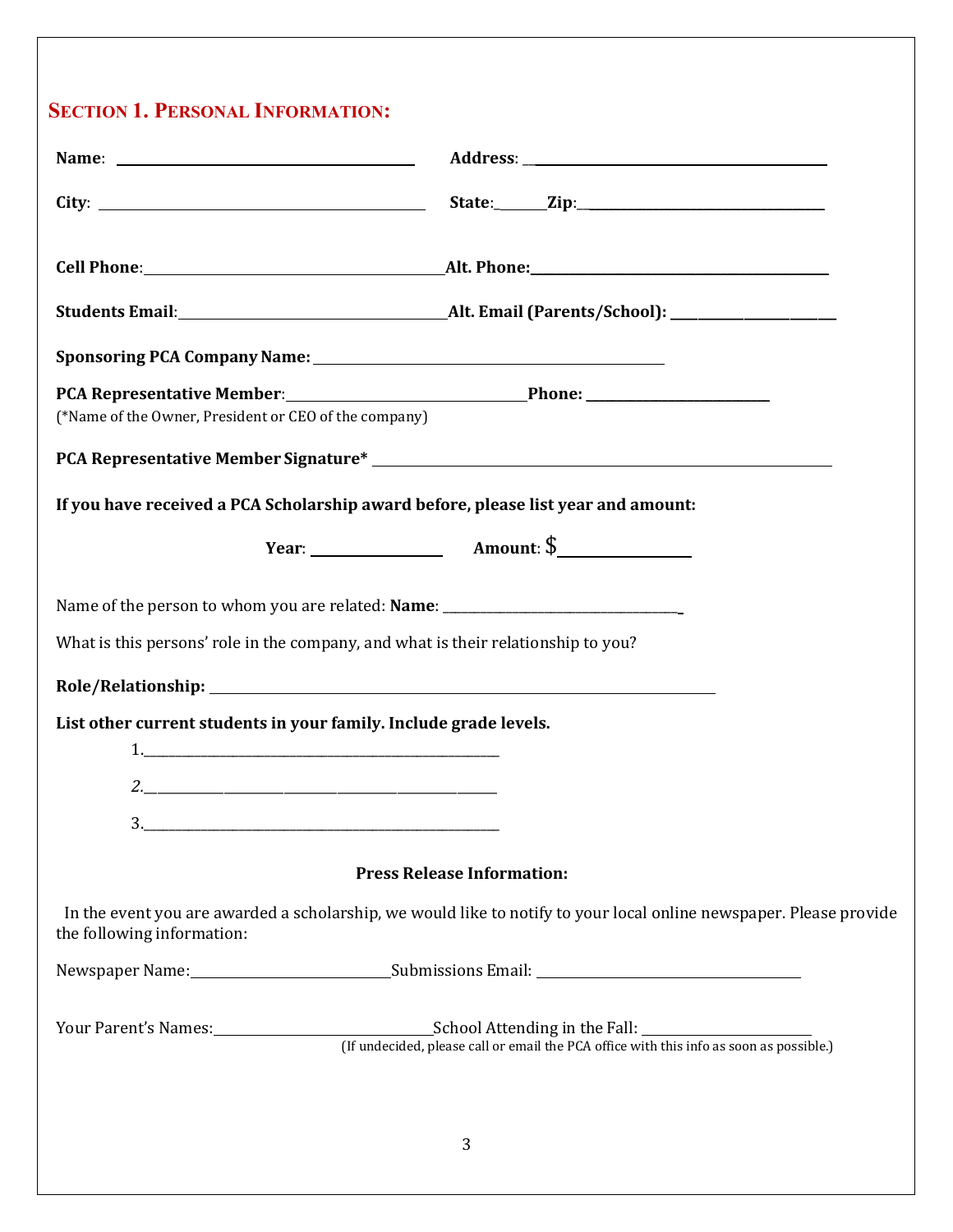## **SECTION 2. ACADEMIC INFORMATION:**

| School Address: City: City: State: Zip:                                    |  |  |
|----------------------------------------------------------------------------|--|--|
|                                                                            |  |  |
| Course Level (completed/will complete): Class Rank (if known): ___________ |  |  |
|                                                                            |  |  |
| College Address: College Address: City: City: College Address:             |  |  |
|                                                                            |  |  |

#### **Transcripts**:

Include the **official transcript** from your current school with class rank or decile, if available.

#### **COLLEGE STUDENTS must include both high school and college transcripts.**

*Check here if transcripts are being mailed or emailed separately from your application directly from your school. Applicants are responsible for confirming the school has sent the transcript in time to meet the deadline of March 25th.* 

#### **SAT / ACT Scores:**

**All applicants**, including those already in college, must send verified SAT/ ACT scores. Many high schools list the test scores on the high school transcript, OR they can be obtained through the Educational Testing Service online and printed.

Anybody who does not submit a SAT/ACT will be marked incomplete and NOT be forwarded to the committee. The only exception are those college students whose institution did not require a standardized test, but we will require a formal letter stating such with completed packet by the deadline.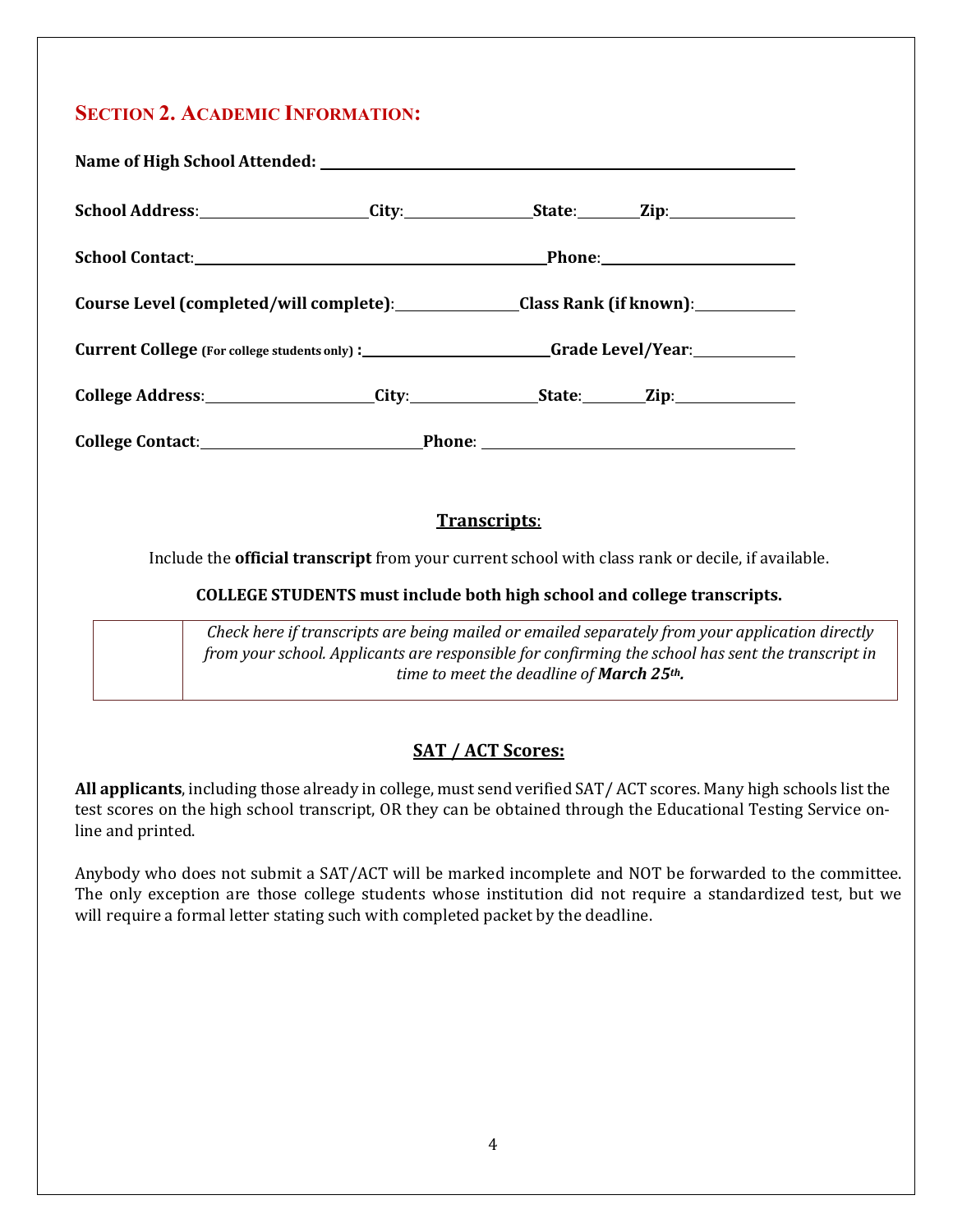## **SECTION 2A. PLUMBING CONTRACTOR INTERN RESPONSIBILITIES:**

*For Applicants that are applying as interns from Plumbing Contracting firms only:*

Please have your supervisor describe in detail your internship roles and responsibilities.

| Internship Session 1 Dates From:        | To: |
|-----------------------------------------|-----|
| Internship Session 2 Dates From:        |     |
| Internship Session 3 Dates From:        | To: |
| <b>Internship Session 4 Dates From:</b> | To: |

Description of Roles and Responsibilities:

Supervisors Name:\_\_\_\_\_\_\_\_\_\_\_\_\_\_\_\_\_\_\_\_\_\_\_\_\_\_\_\_\_

Supervisors Signature:\_\_\_\_\_\_\_\_\_\_\_\_\_\_\_\_\_\_\_\_\_\_\_\_\_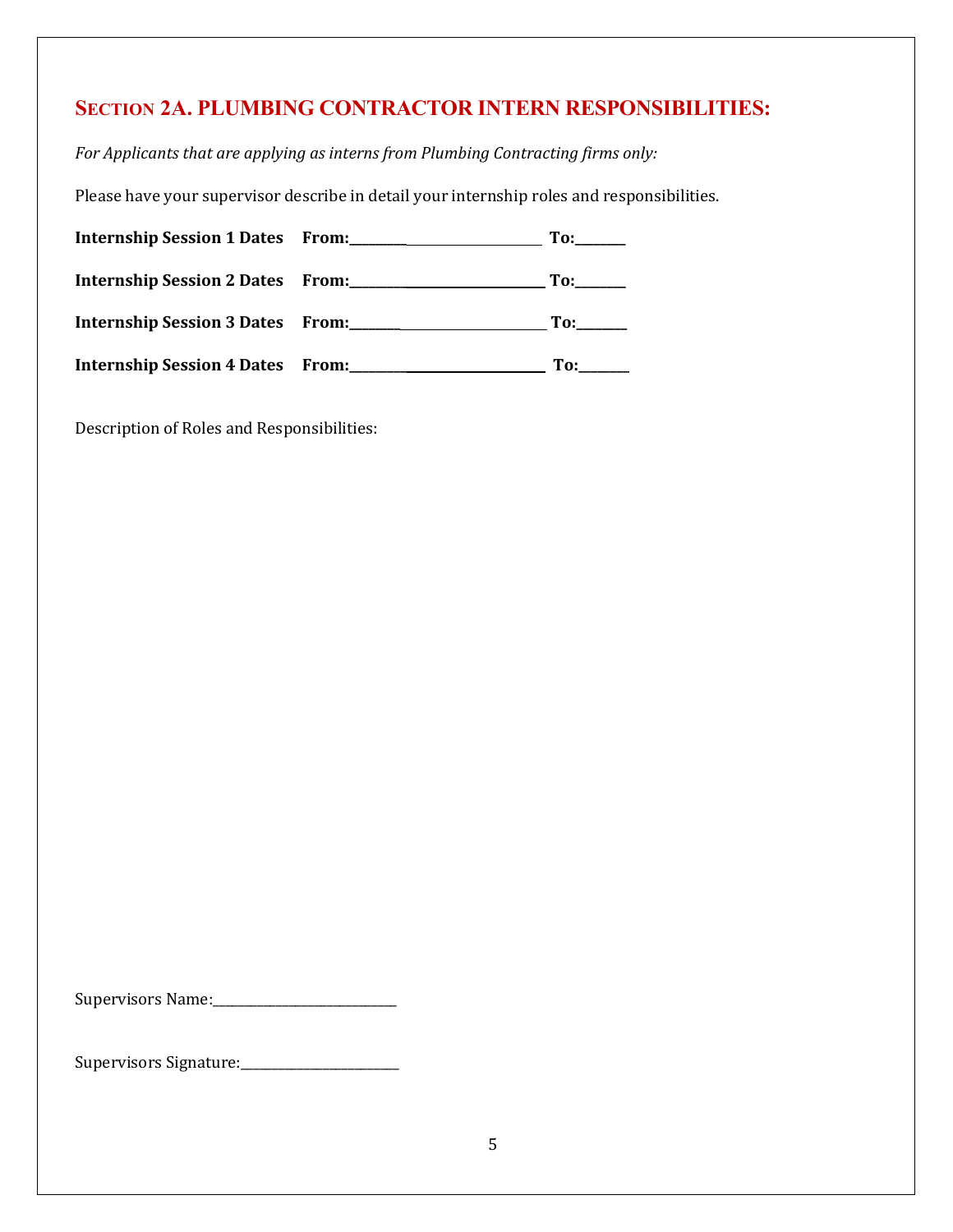## **SECTION 3. ESSAY:**

#### **PLEASE RESPOND TO THE FOLLOWING IN 750 WORDS OR LESS:**  *(Be sure to include your name on your essay)*

For high school seniors: What do you most look forward to about your college education?

For current college students: What have you enjoyed most about your college experience so far?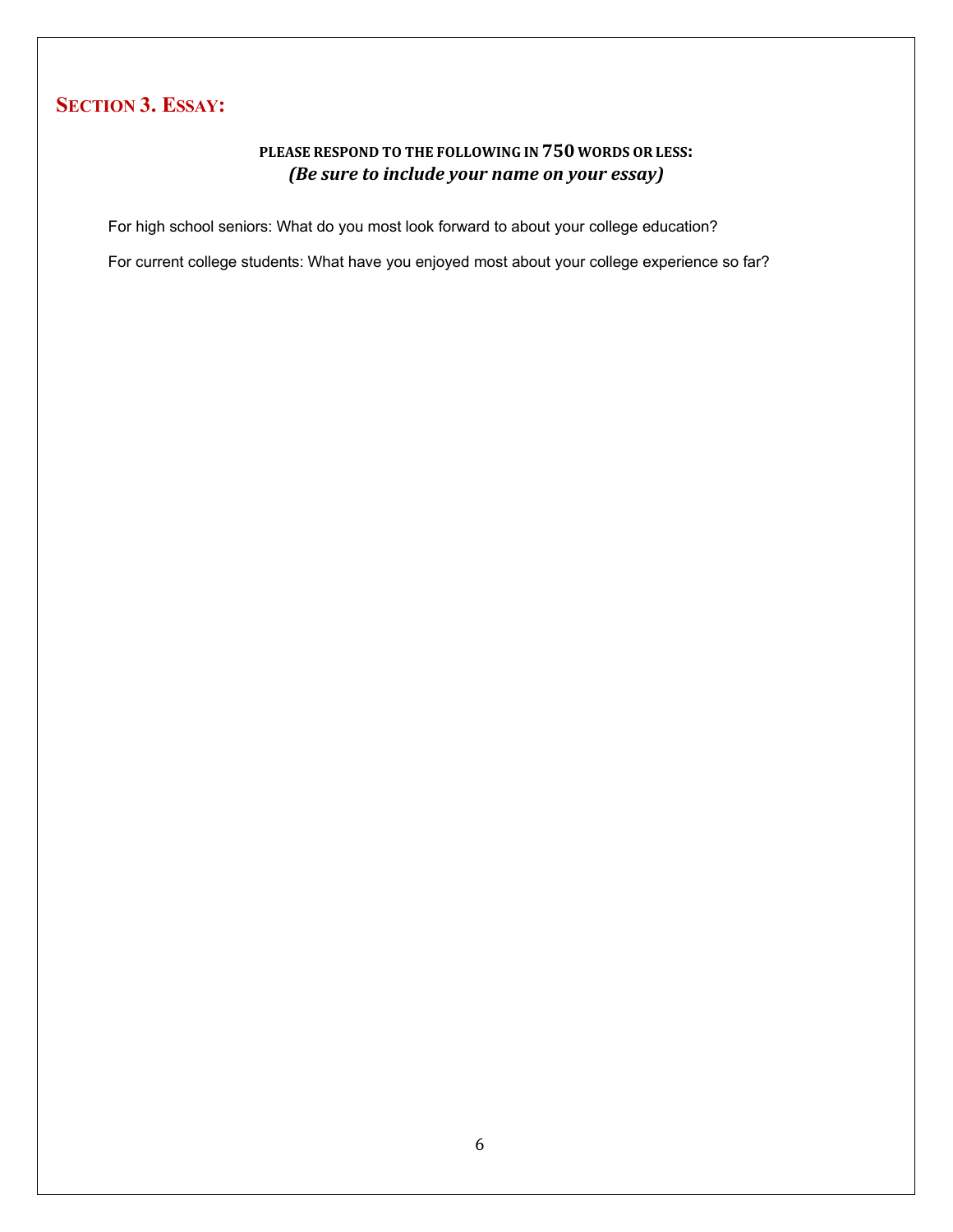### **SECTION 4. ACTIVITIES:**

Complete this Activities List and include your name on any additional pages. List any youth memberships or groups, clubs, fundraisers or sports teams you have participated in, as well as any special family activities or jobs you have held throughout your academic career. Please indicate how long you have been involved in the activity, and how much time per week is involved. (If additional sheets are necessary, include your name on all pages).

| Activity Name and Description of Involvement. / Hours Per Week. / School Year (Fr, So, Jr, Sr) |                |  |
|------------------------------------------------------------------------------------------------|----------------|--|
|                                                                                                |                |  |
|                                                                                                |                |  |
|                                                                                                |                |  |
|                                                                                                |                |  |
|                                                                                                |                |  |
|                                                                                                |                |  |
|                                                                                                |                |  |
|                                                                                                |                |  |
|                                                                                                |                |  |
|                                                                                                |                |  |
|                                                                                                |                |  |
|                                                                                                |                |  |
|                                                                                                |                |  |
|                                                                                                |                |  |
|                                                                                                |                |  |
|                                                                                                | $\overline{7}$ |  |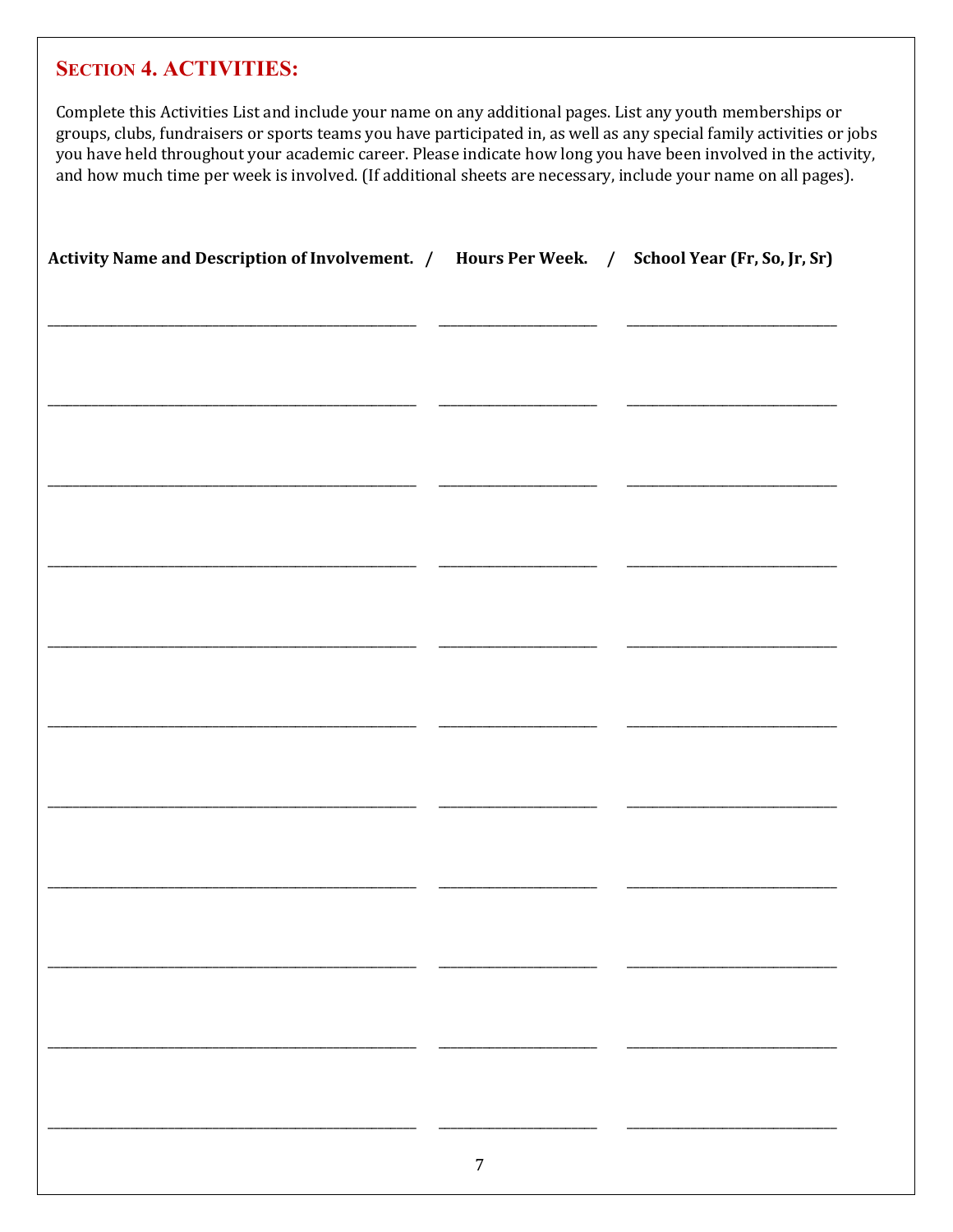## **One Time Activities:**

| <b>Activity Name and Description of Involvement. /</b> | Total Hours / | <b>School Year (Fr, So, Jr, Sr)</b> |
|--------------------------------------------------------|---------------|-------------------------------------|
|                                                        |               |                                     |

Additional Awards, Recognition or Involvement: